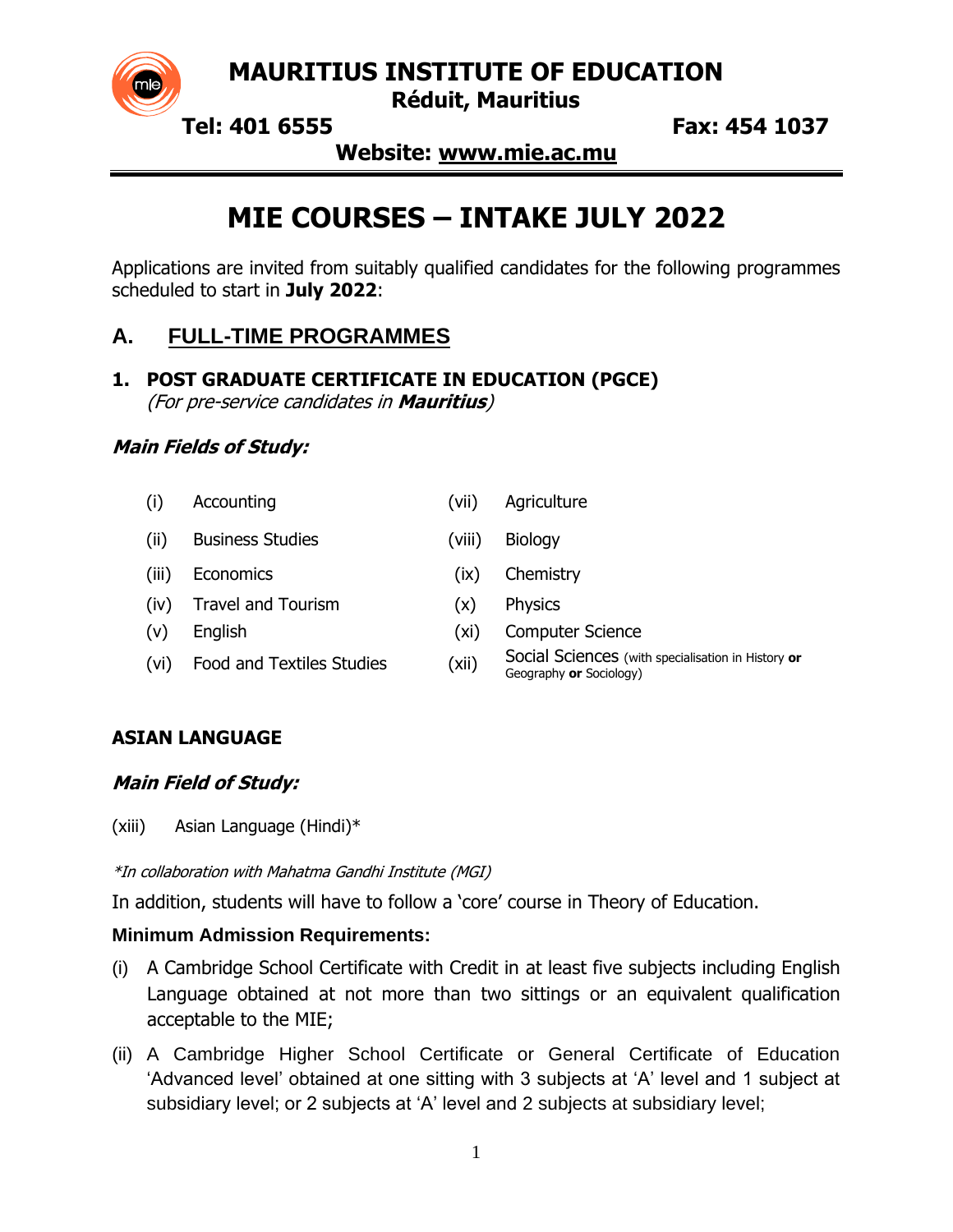**or** 3 subjects at 'A' level at the London General Certificate Examination.

### **Note:**

At least one subject at 'A' Level should be relevant to the Main Field of Study applied for, except for Agriculture, Food and Textiles Studies and Social Sciences.

(iii) A degree relevant to the Main Field of Study.

**Duration of Course:** One-and-a-half years (3 Semesters)

**Registration Fee:** A fee of Rs 7,750/- per semester, payable at the beginning of each semester (*excluding Library and Union fees*).

#### **2. BACHELOR OF EDUCATION (SECONDARY) - B.Ed (Hons)** (For HSC Holders in **Mauritius**)

#### **Main Fields of Study:**

| (i)   | Accounting     | (viii) | <b>Biology</b>              |
|-------|----------------|--------|-----------------------------|
| (iii) | Economics      | (ix)   | <b>Physics</b>              |
| (iii) | English        | (x)    | <b>Computer Science</b>     |
| (iv)  | French         | (xi)   | Design and Technology       |
| (v)   | <b>History</b> | (xii)  | <b>Food Studies</b>         |
| (vi)  | Geography      | (xiii) | Design and Textiles Studies |
| (vii) | Sociology      |        |                             |

#### **ASIAN LANGUAGES**

#### **Main Fields of Study:**

(xiv) Asian Languages (Hindi, Marathi, Modern Chinese, Tamil, Telugu, Urdu)\*

\*In collaboration with Mahatma Gandhi Institute (MGI)

#### **Minimum Admission Requirements:**

(i) A Cambridge School Certificate with Credit in at least five subjects including English Language obtained at not more than two sittings or an equivalent qualification acceptable to the MIE;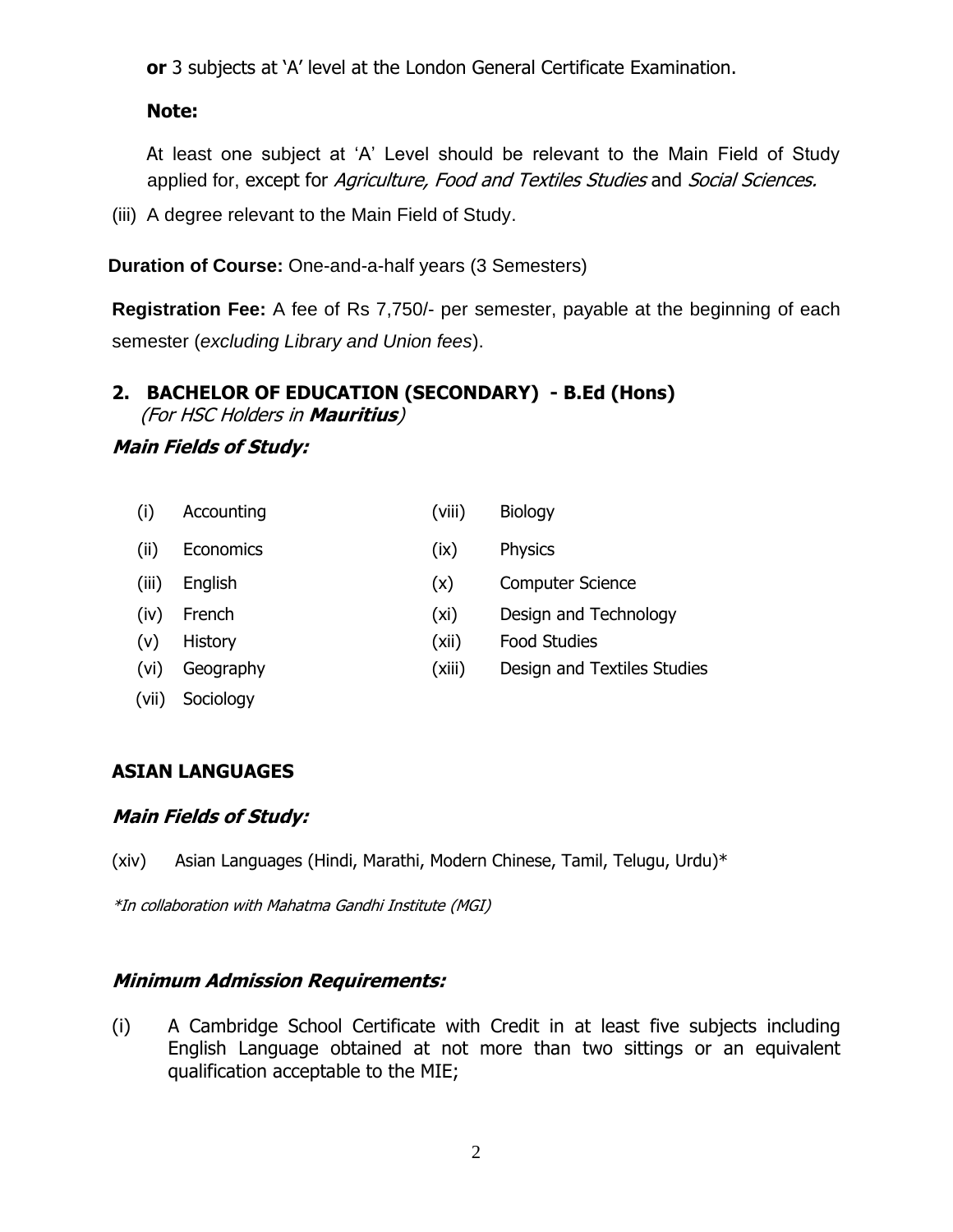(ii) A Cambridge Higher School Certificate or General Certificate of Education 'Advanced level' obtained at one sitting with 3 subjects at 'A' level and 1 subject at subsidiary level; or 2 subjects at 'A' level and 2 subjects at subsidiary level;

**or** 3 subjects at 'A' level at the London General Certificate Examination.

**Note:**

- At least one subject at 'A' Level should be relevant to the Main Field of Study applied for, except for History and Geography.
- Candidates are required to have at least a grade 'C' at 'A' Level in their respective field of study applied for.
- For History and Geography, candidates should have at least one subject at 'A' level with a minimum Grade 'C'.
- For Food Studies, any Science subject (Biology, Chemistry or Physics) could also be considered relevant at 'A' Level, with a minimum Grade 'C'.
- For Design & Textiles Studies, an 'A' Level in Art & Design, Design and Technology or Chemistry could also be considered relevant, with a minimum Grade 'C'.

### **Duration of Course:** Three Years (6 Semesters)

## **Yearly Fees:**

- 1. Administrative Fee: Rs 3,500/-
- 2. Student Union Fee: Rs 50/-
- 3. Library Fee: Rs 500
- 4. IT Fee: Rs 500
- 5. Specialised Room/ Laboratory Fee: Rs 3,000 (Applicable for *Design & Technology, Design* and Textiles Studies, Food Studies, Biology, Physics, and Computer Science)

### **Semester Fee:**

Tuition Fee: Rs 15,000

**Note: The Tuition Fee amounting to Rs 15,000 per semester will be paid by government for those candidates attempting an undergraduate degree for the first time, in line with the government policy pertaining to Free Tertiary Education Scheme (Ref: MTE/CR/198). However, those who already possess a degree will be required to pay the tuition fee.**

## **3. PROFICIENCY CERTIFICATE IN SPECIAL EDUCATION**

(For pre-service candidates in **Mauritius** intending to join Special Education Needs Institutions as Teacher Assistant)

### **Minimum Admission Requirement:**

• Five passes at SC/GCE 'O' level including English Language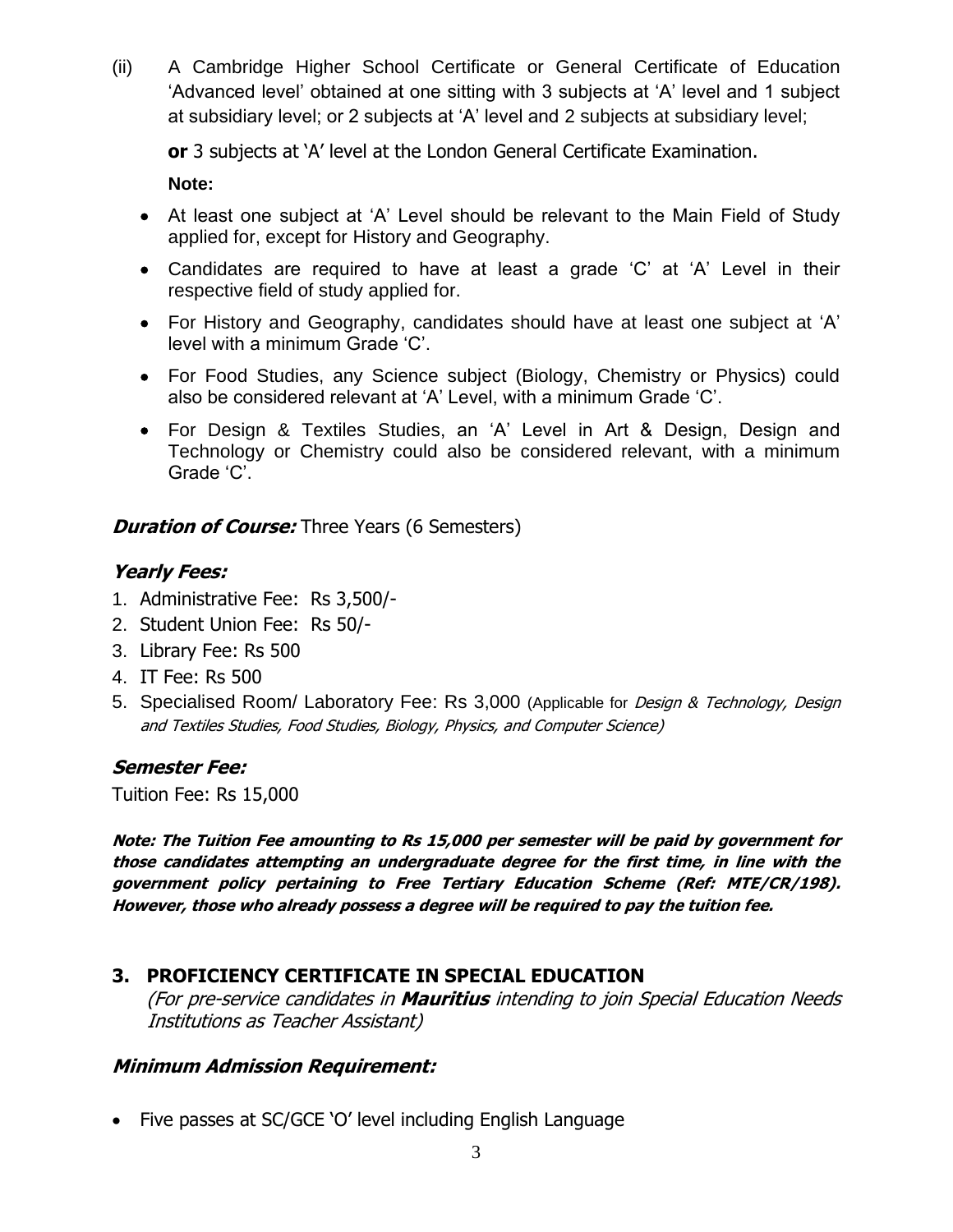**Or** 

• A certificate in RPL (SEN) Level 3

*Duration of Course:* One Year (2 semesters)

**Registration Fee**: A fee of Rs 1000/- is payable at the time of registration (*excluding* library and union fees).

#### **Note:**

Students will be required to obtain a First Aid Certificate from a certified provider identified by the MIE against payment of a fee as prescribed by the service provider.

## **B. PART-TIME PROGRAMMES**

### **1. BACHELOR OF EDUCATION (SECONDARY) – B.Ed (Hons)**

(For practising Secondary Educators in **Mauritius** who are HSC holders & holders of a Diploma/Degree in a subject area **not** taught at School)

#### **Main Fields of Study:**

| (i)   | Art and Design | (vii)  | <b>Biology</b>              |
|-------|----------------|--------|-----------------------------|
| (ii)  | French         | (viii) | <b>Physics</b>              |
| (iii) | History        | (ix)   | <b>Food Studies</b>         |
| (iv)  | Geography      | (x)    | Design and Textiles Studies |
| (v)   | Sociology      | (xi)   | Design and Technology       |

(vi) Computer Science

#### **Minimum Admission Requirements:**

(i) A Cambridge School Certificate with Credit in at least five subjects including English Language obtained at not more than two sittings or an equivalent qualification acceptable to the MIE;

(ii) 2 'A' Levels.

**Note:**

- At least one subject at 'A' Level should be relevant to the Main Field of Study applied for, except for History and Geography.
- For History and Geography, any 2 'A' Levels will be acceptable.
- For Food Studies, an 'A' Level in any Science subject (Biology, Chemistry or Physics) will also be acceptable.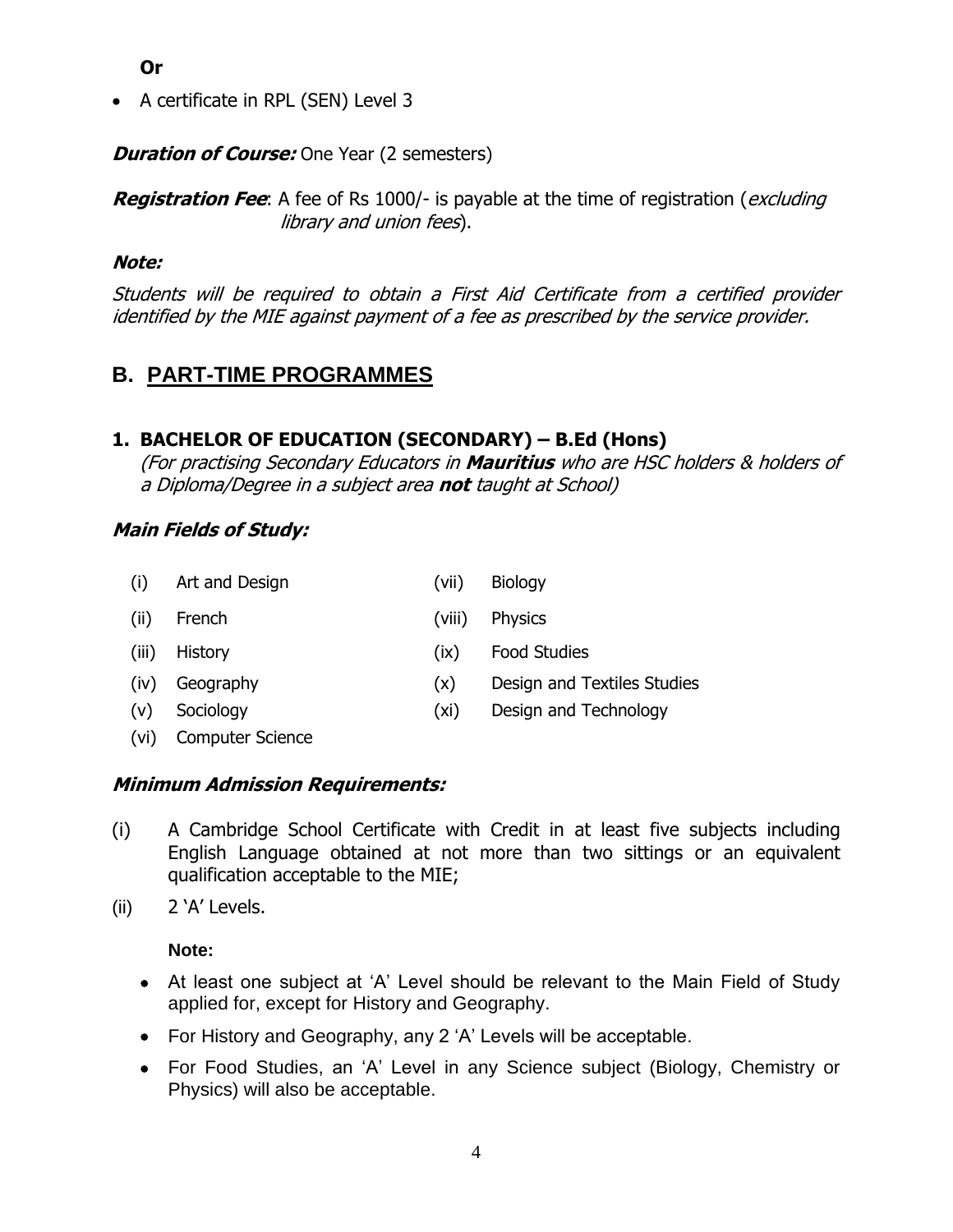• For Design & Textiles Studies, an 'A' Level in Art & Design, Design and Technology or Chemistry will also be acceptable.

*Duration of Course:* Three Years (6 Semesters)

### **Yearly Fees:**

- 1. Administrative Fee: Rs 3,500/-
- 2. Student Union Fee: Rs 50/-
- 3. Library Fee: Rs 500
- 4. IT Fee: Rs 500
- 5. Specialised Room/ Laboratory Fee: Rs 3,000 (Applicable for *Art and Design*, *D*esign & Technology, Design and Textiles Studies, Food Studies, Physics, Biology and Computer Science)

#### **Semester Fee:**

Tuition Fee: Rs 15,000

**Note: The Tuition Fee amounting to Rs 15,000 per semester will be paid by government for those candidates attempting an undergraduate degree for the first time, in line with the government policy pertaining to Free Tertiary Education Scheme (Ref: MTE/CR/198). However, those who already possess a degree will be required to pay the tuition fee.**

#### **2. CERTIFICATE IN EDUCATIONAL MANAGEMENT IN EARLY CHILDHOOD EDUCATION**

(For Managers of Pre-Primary Schools in **Mauritius**)

#### **Minimum Admission Requirements:**

- (i) Teacher's Certificate Pre-Primary/ Teacher's Certificate in Early Childhood Education/ Early Childhood Education – Teacher's Certificate from the MIE
- (ii) Candidates should be Managers registered with the Early Childhood Care and Education Authority (ECCEA)

*Duration of Course:* One-and-a-half Years (3 semesters)

**Registration Fee**: A total fee of Rs 3,000/- is payable at the time of registration.

## **3. EARLY CHILDHOOD EDUCATION – TEACHER'S CERTIFICATE**

(For Pre-Primary Educators practising in **Mauritius** and **Rodrigues**)

#### **Minimum Admission Requirements:**

(i) Five passes at SC/GCE 'O' level including English Language **or** acceptable alternative qualifications.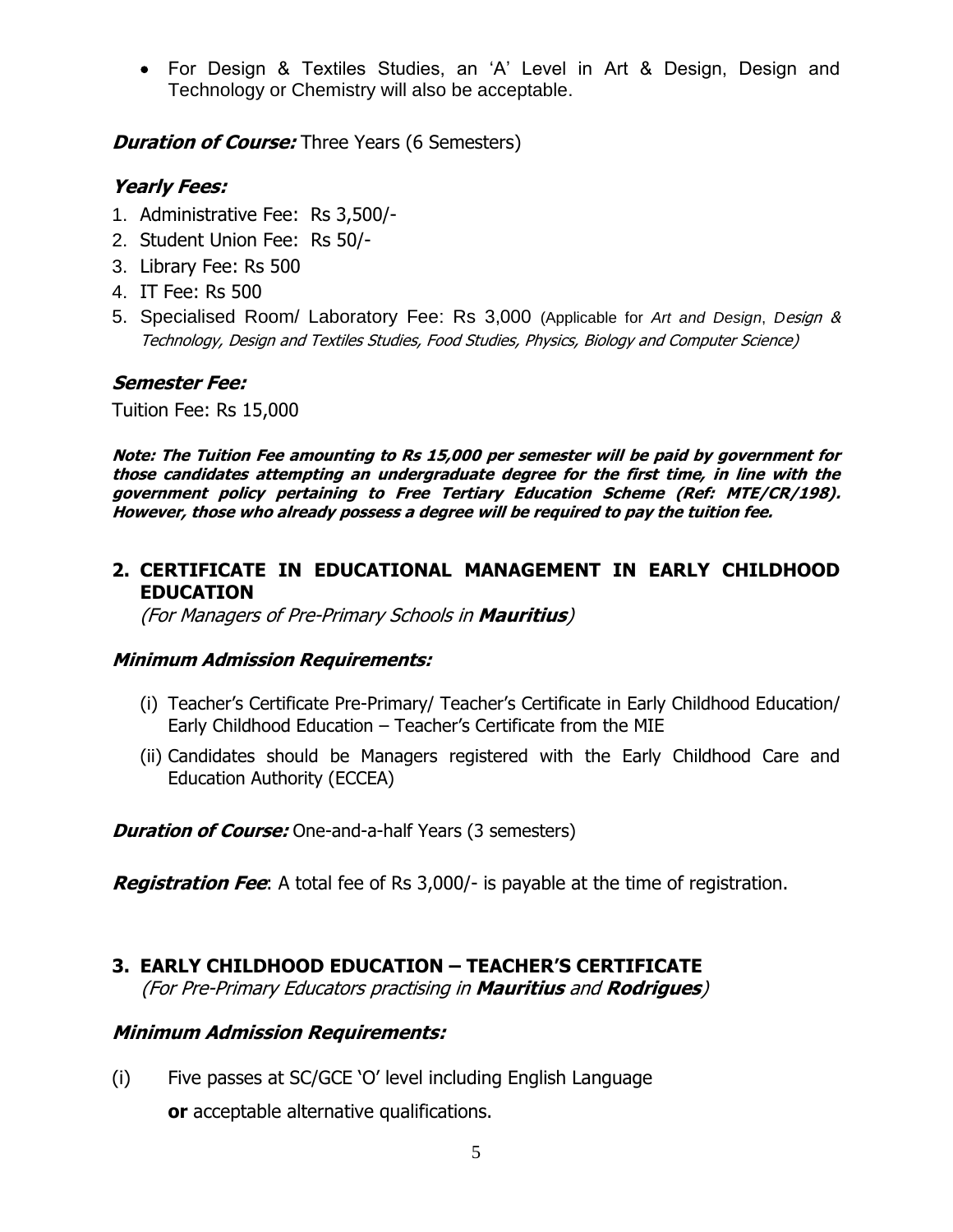(ii) At least 1 year of proven practice in a registered early childhood setting.

#### *Duration of Course:* 2 Years (4 semesters)

**Registration Fee**: A fee of Rs 1000/- is payable at the beginning of each year (excluding library and union fees).

#### **Note:**

Applicants should have adequate access to an early childhood setting throughout the duration of the programme.

#### **4. TEACHER'S CERTIFICATE IN EARLY CHILDHOOD EDUCATION** (For Pre-Primary Educators practising in **Rodrigues**)

#### **Minimum Admission Requirement:**

Certificate of Proficiency in Early Childhood Education from the MIE

#### **Note:**

Applicants should have adequate access to an early childhood setting throughout the duration of the programme.

**Duration of Course:** One Year (2 semesters)

**Registration Fee**: A fee of Rs 1000/- is payable at the beginning of the year

#### **NON-AWARD COURSE**

### **1. FOUNDATION IN SPECIAL EDUCATION**

(For candidates working in **specialised schools** in **Mauritius**)

#### **Entry Requirement:**

Applicants should be Educators, support personnel or cadres working in specialised schools.

**Duration of Course:** 45 hours over 1 year (during school holidays)

**Registration Fee**: A total fee of Rs 1,000/- is payable at the time of registration.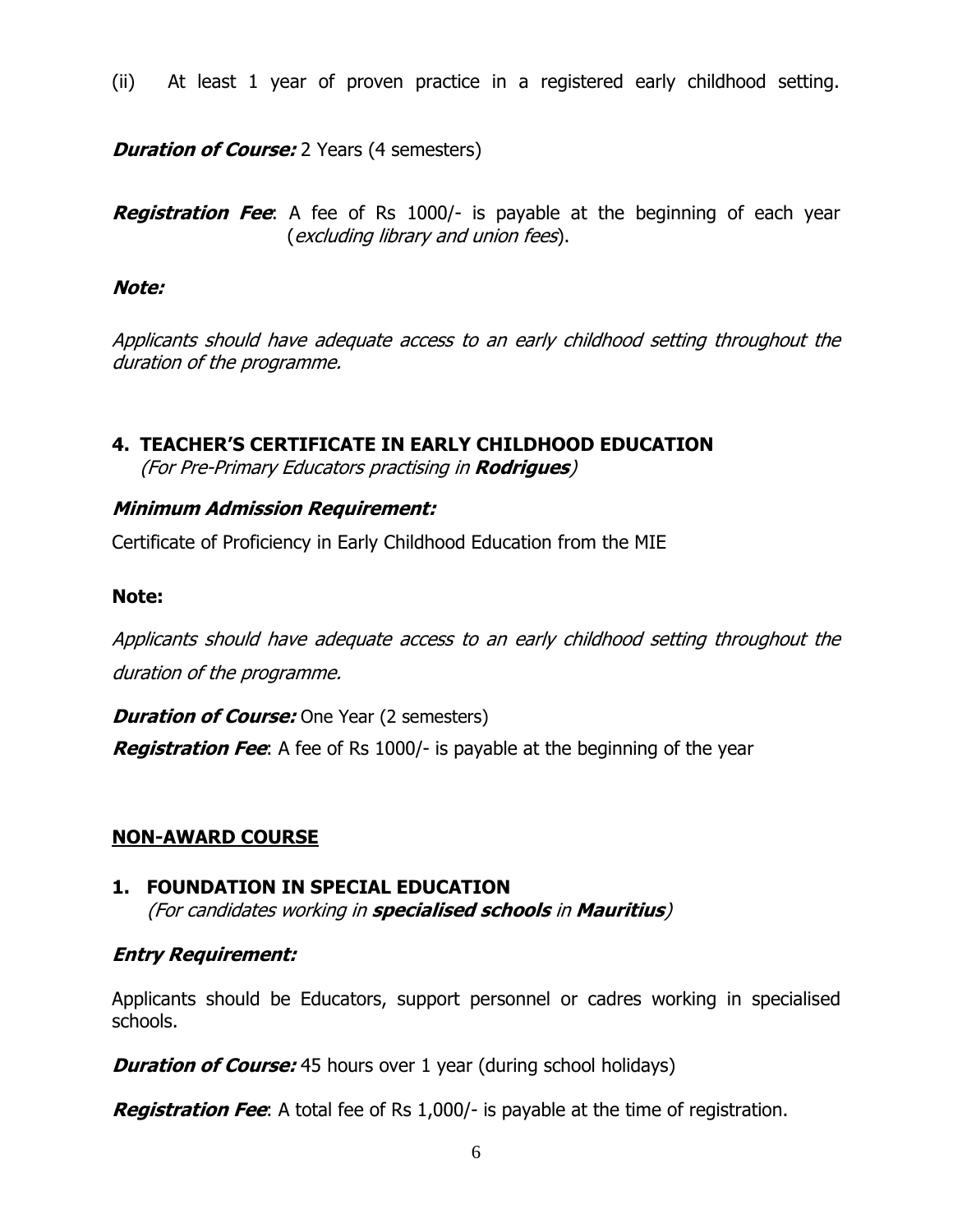#### **Delivery of Classes at the MIE:**

- *Full-Time courses are normally run from 09 00 hrs to 16 00 hrs on week days and 09 00 hrs to noon on Saturdays. Students may also be required to follow courses from 15 30 hrs to 18 30 hrs during weekdays and on Saturday afternoons.*
- *Part-Time courses are normally run from 15 30 hrs to 18 30 hrs during weekdays and 09 00 hrs to noon on Saturdays. Students may also be required to follow courses on Saturday afternoons.*
- *Courses, both Full-Time and Part-Time, may be offered face-to-face, online, on a distance mode or on a split basis, with a combination of any of those modalities. As such, students should make the necessary arrangements for personal device and Internet connectivity, and ensure that they conduct all the activities as specified in the Programme Handbook/ Module Information Sheets provided by the tutors.*
- *Moreover, the MIE may resort to a distance mode during bad weather conditions or in conditions that could hinder the normal face-to-face mode of delivery.*
- *The MIE reserves the right to make any further alteration to the duration of the programme, mode of delivery and assessment owing to any exigency that may occur in the future.*

#### *General Notes:*

- *(a) Online Applications should bear all relevant details as per the stipulated entry requirements since selection will be based solely on information provided online.*
- *(b) A School Certificate 'pass' in English Language together with a 'credit' in English Literature or a Higher School Certificate 'pass' in General Paper may be considered as an acceptable alternative to a School Certificate 'credit' in English Language.*
- *(c) Qualifications obtained after the closing date will not be considered.*
- *(d) The best qualified candidates will be selected for the Full-Time programmes.*
- *(e) Seniority will be the determining criterion for in-service Educators applying for the Part-Time programmes. As such, they are required to provide evidence of their employment and experience through testimonial(s) at the time of registration.*
- *(f) The Post Graduate Certificate in Education (PGCE) programme will be accredited for future access to a Master's programme.*
- *(g) Supply Teachers are eligible to apply for the B.Ed (Hons) Secondary PT programme. However, the onus rests on them to make adequate provision for having access to a Secondary School throughout the duration of the programme.*
- *(h) The onus for the submission of equivalence of qualification (if applicable) from relevant authorities in Mauritius (HEC or MQA) rests on the candidate.*
- *(i) Courses will be run subject to a critical mass is obtained in the respective programmes.*
- *(j) Candidates are required to follow only one course at a time at the MIE.*
- *(k) Only successful applicants will be notified of the outcome of their applications.*